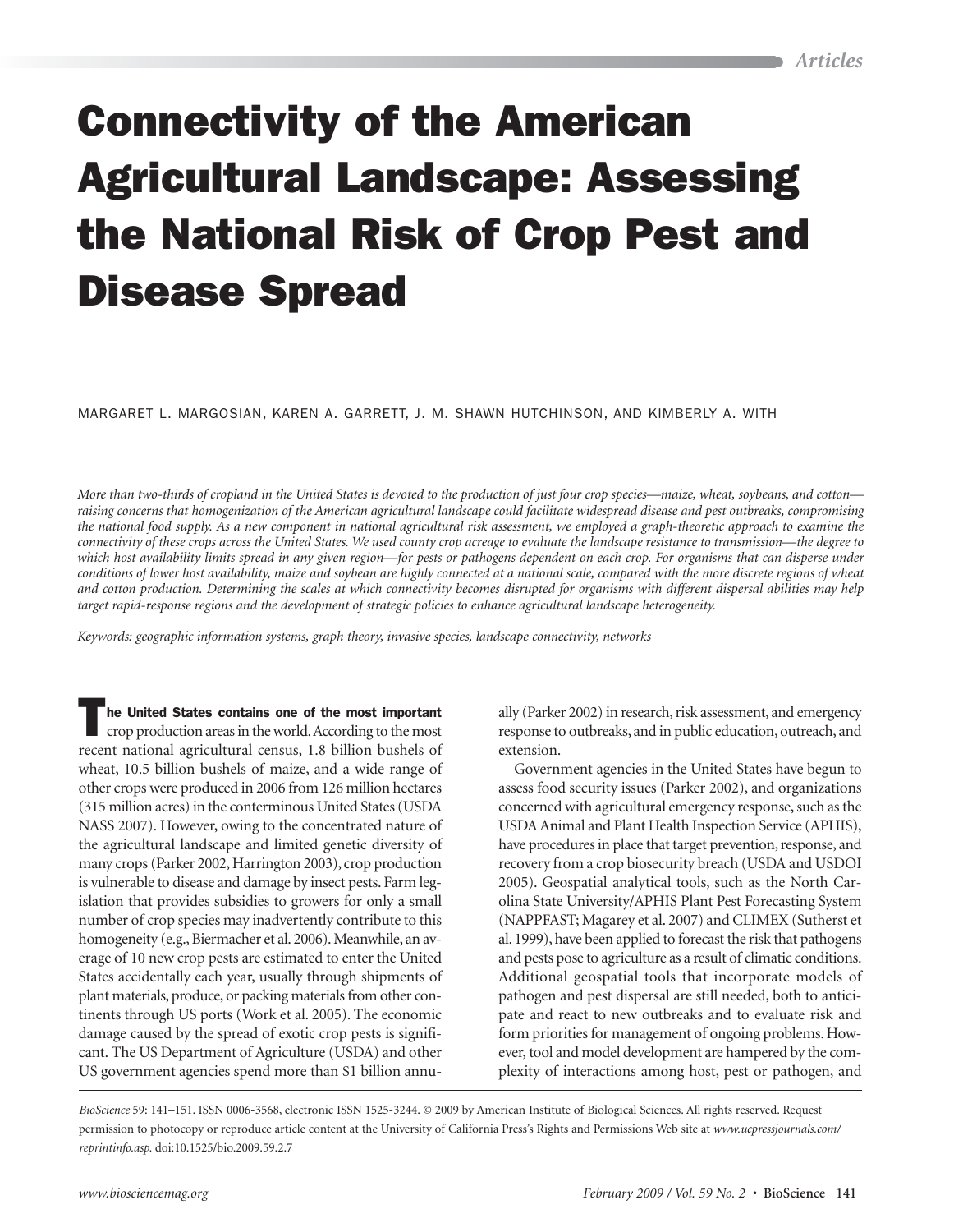# *Articles*

environment, as well as by the inaccessibility of field-level crop data and a paucity of data describing disease and pest damage and movement across broad scales. Even when information is available for commonly studied pests and diseases, the data and models developed for these species may not be relevant to a newly introduced or understudied pathogen or pest.

In lieu of data-intensive process-based models, an assessment of the overall connectivity of the agricultural landscape provides a useful proxy for evaluating the risk of spread of introduced crop diseases or insect pests. Landscape connectivity refers to the functional linkage among habitat patches (e.g., fields) through the dispersal capabilities of the organism in question (e.g., pathogen or insect pest) (With et al. 1997). Landscape connectivity is thus influenced both by the abundance and configuration of habitat or land-use types on the landscape (structural connectivity) and by the ability of organisms to access them (functional connectivity). For example, landscapes that are dominated by a single habitat or crop type (monoculture) are obviously connected, but even heterogeneous or seemingly fragmented landscapes can be connected if a pathogen, vector, or pest has sufficient dispersal capability to colonize otherwise isolated patches or fields. Although agricultural landscapes often are considered well connected, given that agricultural practices dominate land use in many regions of the country, considerable heterogeneity exists at scales of both the landscape (mix of crop types or management practices) and the field (mix of cultivars that differ in susceptibility to disease or pests). Because the spread of exotic pest or pathogen species may be facilitated in connected landscapes (With 2002), an analysis of landscape connectivity and the spatial scale or scales at which it emerges provides the first step in a risk assessment, and can assist with disease or pest mitigation and containment by identifying and targeting locations where landscape connectivity can be disrupted to halt or slow the rate of spread (With 2004). Locations that are more strongly connected will also tend to be at greater risk for recurrent problems with established pathogens or pests, as new immigrants can more readily compensate for any reductions in local pest or pathogen populations.

Graph-theoretic approaches have become an established tool in the study of networks and landscape connectivity (Calabrese and Fagan 2004, Urban 2005, May 2006, Jeger et al. 2007, Minor and Urban 2007), especially where landscape information is available only at a coarse resolution. Many biological systems can be modeled as networks, from gene flow (McRae and Beier 2007) to plants linked by mycorrhizae (Southworth et al. 2005). A common approach to identifying connected regions within graph systems and the locations that are key to maintaining connectivity is a "dropped-edge" analysis, which is done by systematically removing edges on the basis of relevant threshold values (e.g., Bunn et al. 2000, Van Langevelde 2000, Lamour et al. 2007). A similar approach is adopted here to summarize and quantify the connectivity of the US agricultural landscape for four major crop species (maize, wheat, soybeans, and cotton) to help inform a national risk assessment of their pathogens and pests.

# Graph theory and representation of the agricultural landscape

In the context of graph theory, a graph includes "nodes" that represent discrete areas or objects and "edges," or lines, that establish a relationship between or among the nodes in a landscape matrix (Urban and Keitt 2001). Graphs may be used to model relationships between mobile individuals or groups of organisms, such as those involved in a human epidemic (Keeling and Eames 2005), or movement among actual ground features in geographic space. In ecological applications, graph theory has been used to quantify connectivity of habitat patches or populations within landscapes, where the matrix is assumed to be of little use to the organism traversing it (figure 1). However, the definition of a habitat patch node and the landscape matrix may be adapted, depending on the nature of the environment and the data available for describing the landscape. Such a modification is used here, where we apply graph theory by placing a node inside each county administrative unit, as in Steinwendner's (2002) example of applying a graph to pixels in remotely sensed imagery. Variables associated with the landscape matrix, such as its resistance to movement by organisms, can then be assigned to edges. This "county-as-node" graph structure can readily incorporate a landscape resistance variable for a particular crop species, where lower crop production indicates a higher resistance to movement for a pathogen or pest that is dependent on that crop species.

# Developing a geospatial graph in geographic information systems

Commonly available geographic information system (GIS) software products, such as ArcGIS 9.x (Environmental Systems Research Institute, Redlands, CA), offer the capability to create, manage, analyze, and map geographic data in the



*Figure 1. An example of a graph representing patchy habitat in a hypothetical landscape matrix. Centroid nodes represent the patch, regardless of size, and edges represent the connections among them.*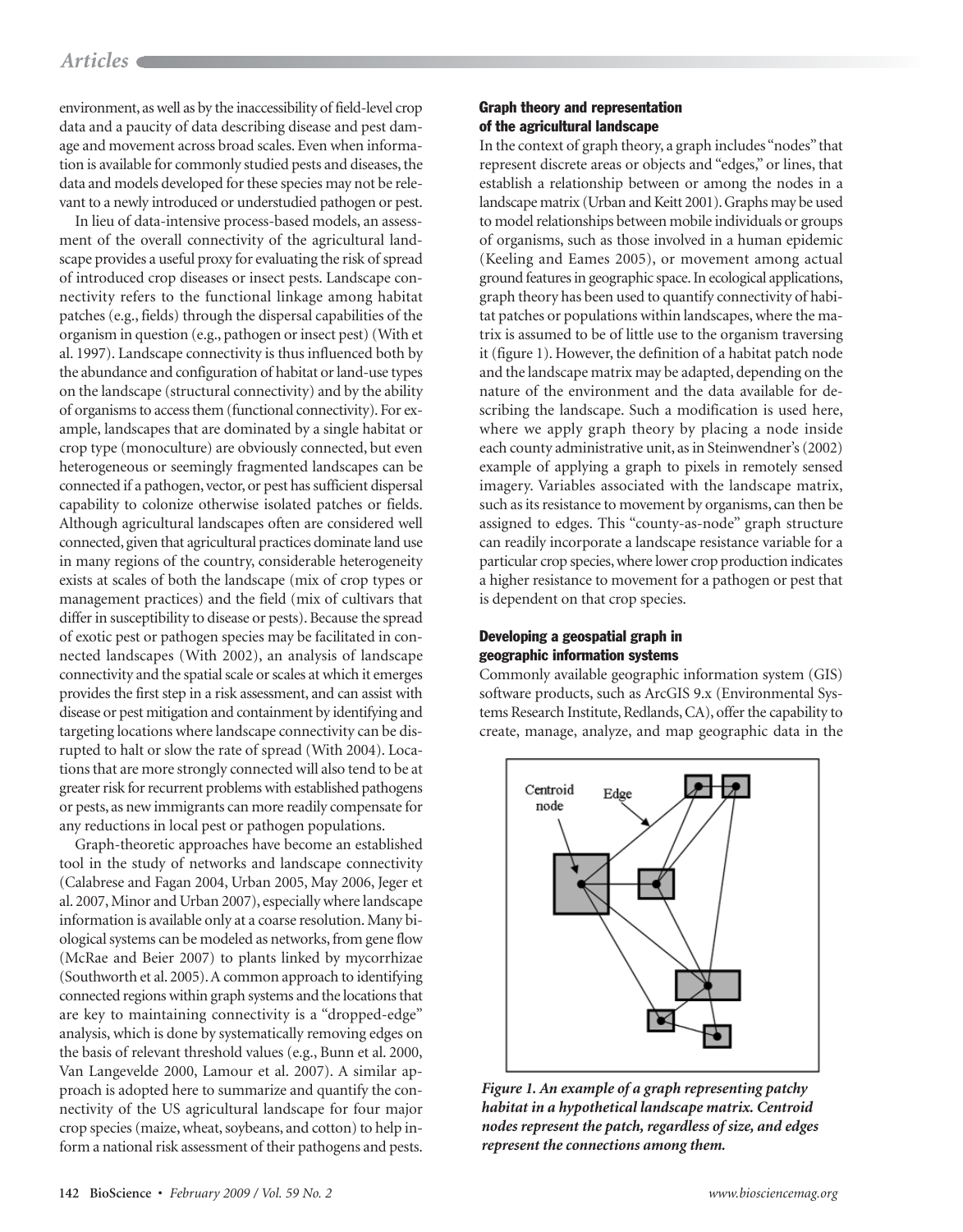form of a "network." A network is a vector-based, topologically connected system of linear features with attributes that describe the flow of objects or entities between connected places. GIS networks use graph algorithm tools to model actual movement.

A common network application in GIS is the analysis of movement within transportation systems, wherein nodes represent intersections between streets, and streets (edges) are assigned descriptive attributes that affect costs to movement, such as length or maximum speed. For ecological applications, the resistance of the intervening landscape to movement is often a weighted function of Euclidean distance (Chardon et al. 2003). In our analysis, we evaluate the movement or transmission through the network as a function of the density of the host crop species. Where the host species is more common, the landscape resistance to transmission (LRT) is lower, reflecting the higher probability of successful reproduction, dispersal, and establishment for pathogens or pests that rely on that host species. Because different species of pathogens and pests will be able to tolerate different levels of LRT, and the degree of tolerance for any given species will depend on how conducive weather conditions are to reproduction, dispersal, and establishment, we evaluate a range of different LRT thresholds to represent the range of possibilities.

To adapt a typical GIS network to a graph for the study of connectivity, nodes that ordinarily represent street intersections in a transportation study were instead used to represent habitat patches (counties), while street edges were used to represent connections between patches. Nodes were positioned at the geographic centroid of each county in the conterminous United States. These nodes, in turn, were linked by edges to the centroid of each adjacent county (figure 2). To best represent pathogen or pest movement among counties, adjacency was defined as counties sharing a common border or having



*Figure 2. A graph adapted to a situation where the landscape matrix is divided by geopolitical boundaries (e.g., counties).*

common corners. Given the irregular shapes of US counties, the resulting network included some edges that crossed. However, no additional nodes at these points of intersection were included in the final network.

After edge development, an edge list database table (ELDT) was created. The records in the ELDT store the unique identification number for each edge and the Federal Information Processing Standards (FIPS) codes for the two counties it connects. This table is similar to the connectivity table generated by ArcGIS 9.x when a network is built, but the ArcGIS generated table is held by the software in the background during geospatial operations and is inaccessible to the GIS user. In contrast, the ELDT is separate from geospatial operations in the GIS and can be manipulated, allowing the user to freely transfer attribute data from the nodes to the edges and back through tabular joins and field calculations in the GIS. County-level information assigned to nodes, such as agricultural census data, can then be used in calculations related to movement along the edges, such as the LRT discussed above. Additional information entered in the ELDT for use in calculating the LRT included attributes for the length of each edge and the percentage of each edge contained in the two counties traversed.

# Assigning LRT estimates to edges on the basis of host availability

We assume that the spread of pathogens or pests is facilitated by greater host species density. Recent crop acreage data for soybeans, maize, wheat, and cotton were acquired from the US National Agricultural Statistics Service (USDA NASS 2006) and used to calculate the LRT between adjacent counties. Crop data were added to the ELDT through a tabular join, using county FIPS codes as the key field. The LRT between two counties connected by an edge was defined as:

$$
LRT = \frac{1}{\left(Z_a * \frac{L_a}{L_a}\right) + \left(Z_b * \frac{L_b}{L_a}\right)},\tag{1}
$$

where  $L_{ab}$  = length of the edge connecting centroids of counties a and b,  $L_a$  = length of that edge within county a,  $L_b$  = length of that edge within county b,  $Z_a$  = density (harvested crop acres/total acres in county) of crop species in county a, and  $Z<sub>b</sub>$  = density of crop species in county b.

The weighted mean proportion of crop acreage along the length of an edge provides a measure of host availability across two counties. The inverse value provides a unitless measure of the relative LRT between counties, which increases as host availability decreases. For example, if two neighboring counties each have 1%, 5%, or 20% of their acreage in maize, the LRT would be 100, 20, or 5, respectively. Calculated LRTs are lower (e.g., 5) between adjacent counties in which host crops are relatively more abundant (e.g., 20%). The LRT operationalizes the expectation that the spread of diseases or pests should occur more readily between areas of higher host densities. High LRTs imply a lower risk of spread because the host species is not locally abundant (i.e., the landscape is more heterogeneous), and a low host density may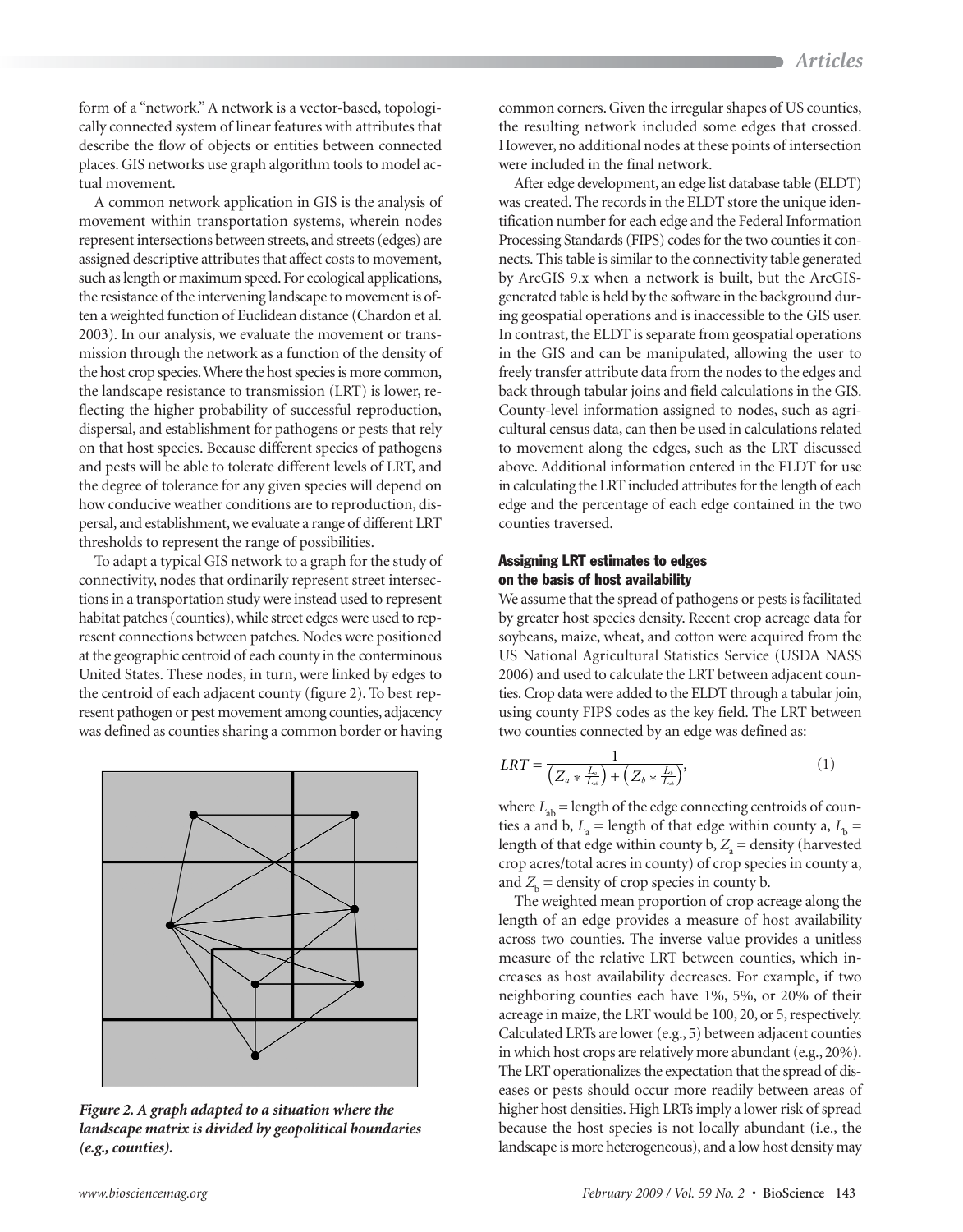be insufficient to permit the movement of pathogens or pests across the landscape.

# Analysis of connectivity, patch structure, and risk of spread

In many examples from landscape ecology (e.g., Bunn et al. 2000, Van Langevelde 2000), the connectivity of graphs has been evaluated through dropped-edge analysis, in which edges are removed from the graph if it is unlikely that an organism will traverse them because the landscape resistance, often a function of distance, is above a threshold tolerated by the organism (figure 3). In this study, connectivity was evaluated using a dropped-edge analysis in which a range of representative LRT thresholds was evaluated. For each threshold, those edges with LRTs exceeding the threshold were "dropped" from the graph, leaving disconnected subgraphs (e.g., figure 4). The threshold value represents the highest LRT that can be successfully overcome by a particular hypothetical combination of pathogen or pest species and weather conditions. The dropped-edge analysis for a high threshold value (e.g.,  $LRT = 100$ ) indicates which counties are connected when disease or pest spread is likely even for the higher resistance resulting from lower host crop densities, while the analysis for a low threshold value (e.g., LRT = 3) indicates which counties are connected when spread can occur only for the lower resistance resulting from higher crop densities.

The appropriate threshold corresponding to any particular combination of host, pathogen, and environment would not be known without study, but we can generalize about the types of scenarios for which relatively higher or lower thresholds are relevant. A higher threshold is relevant to scenarios where pathogen or pest reproduction, dispersal, and establishment can occur across lower host densities. This might be the case because some of these processes are relatively more independent of the host for particular pests or pathogens, such as wind-dispersed organisms. Higher thresholds might also be relevant because weather conditions are highly conducive to these processes. For example, leaf-surface wetness is well known to favor infection by many pathogens (Huber and Gillespie 1992), so even if few pathogen propagules successfully disperse to a new region, they may have a high probability of successful establishment if leaf-surface wetness is available to support new infections and establishment. Conversely, if weather conditions are not conducive, even large numbers of propagules may not result in establishment. Lower thresholds are relevant to scenarios where a pathogen or pest species requires high host abundance for reproduction, dispersal, and establishment, or weather conditions are not conducive, or both.

The result of the dropped-edge analysis is presented as one map for each combination of host crop species and particular LRT threshold values. This identifies landscape regions that are internally well connected and where spread is possible, given the assumed constraints to movement caused by host density for each threshold. The same result, visualized as a



*Figure 3. Example of dropped-edge analysis in a patch habitat graph. Edges that are too long for an organism to use as a dispersal route are removed, creating disconnected groups of subgraphs.*

series of maps for a specific host crop (figure 4 and supplemental figures at *http://hdl.handle.net/2097/1049*), and constructed across the range of LRT thresholds, is effectively an assay of the functional connectivity of the landscape for any combination of pathogen or pest type (defined by the degree of ability to reproduce, disperse, and establish at lower crop densities) and conduciveness of weather (conduciveness for reproduction, dispersal, and establishment). Three separate landscape metrics were also used to assess the patch structure and overall connectivity of the US agricultural landscape for each LRT threshold evaluated.

First, the connectivity of the graph configuration at each threshold level was quantified using the gamma (γ) index (Forman and Godron 1986, Turner et al. 2001):

$$
\gamma = \frac{L}{3(V-2)},\tag{2}
$$

where  $L =$  number of edges in network and  $V =$  number of nodes in network.

Possible values for γ range from a low of 0 to a high of 1, with low values indicating lower connectivity and high values, higher connectivity.

Second, the proportional abundance of a crop species was measured using the percentage of landscape (*PLAND*) (McGarigal et al. 2002):

$$
PLAND = \frac{\sum_{j=i}^{n} a_{ij}}{A} \ast 100,
$$
\n(3)

where  $a_{ii}$  = area of counties containing crop species *i* in patch *j*, for patches included in the graph for a given LRT threshold value (square meters  $[m^2]$ ), and  $A =$  total landscape area  $(m<sup>2</sup>)$ .

For this study, *A* was the total geographic area of the lower 48 conterminous United States. Values for *PLAND* have a maximum of 100 (where the entire landscape consists of one crop patch) and approach a low of 0 (the presence of a given crop patch becomes more uncommon).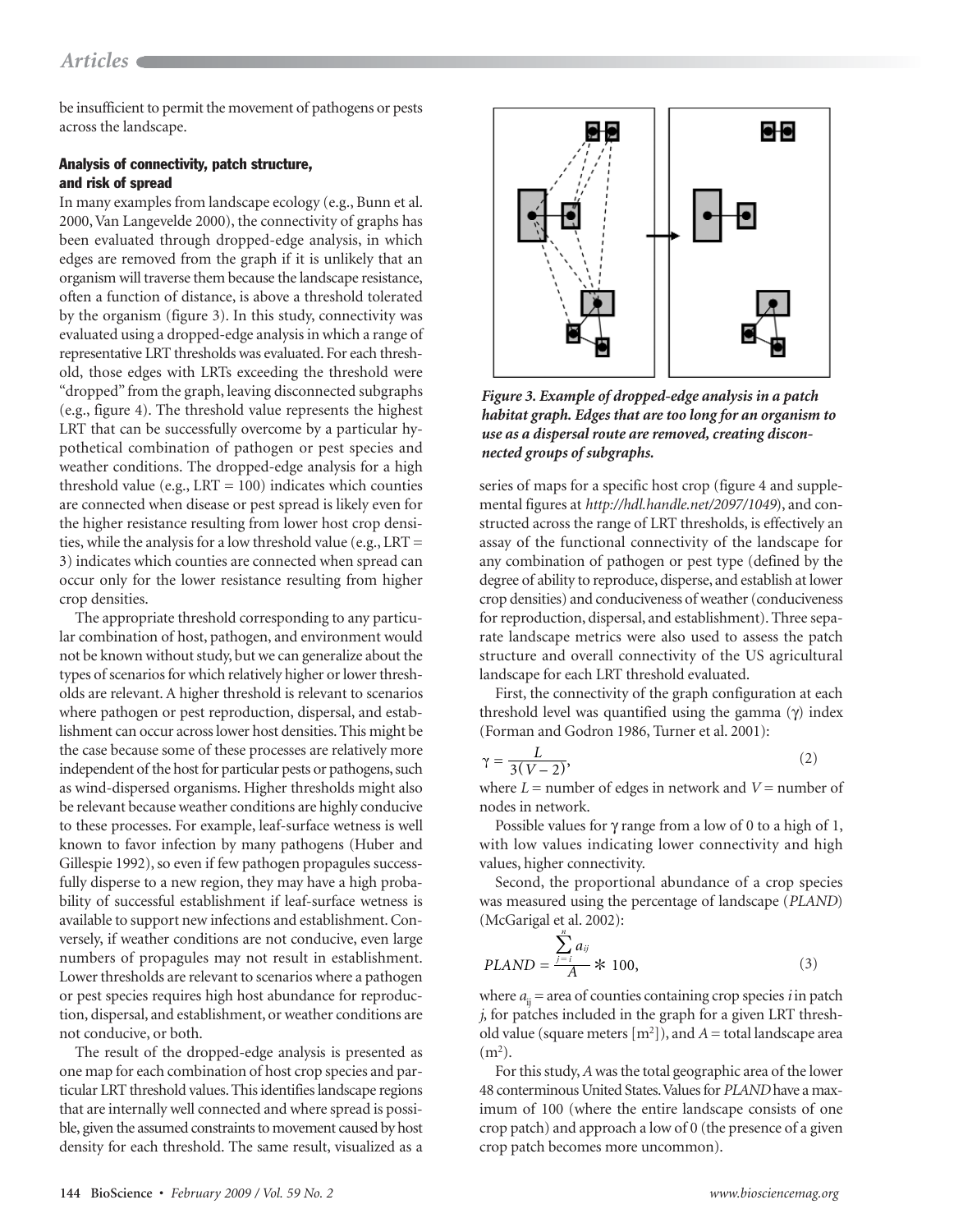

*Figure 4. Dropped-edge analysis of the soybean network. A threshold indicates the highest landscape resistance to transmission (LRT; defined in terms of host availability) that still allows dispersal by a particular pest or pathogen. Green edges between counties meet the threshold criterion and yellow edges between counties have been dropped because the LRT is above the threshold being evaluated.*

Third, the magnitude of the patch fragmentation, or the degree to which one or more large patches breaks down into several smaller patches as LRT thresholds decrease, was measured with the landscape subdivision (*DIVISION*) (McGarigal et al. 2002):

$$
DIVISION = \left[1 - \sum_{j=i}^{n} \left(\frac{a_{ij}}{A}\right)\right],\tag{4}
$$

where  $a_{ii}$  = area of counties containing crop species *i* in patch *j*, for patches included in the graph for a given LRT threshold value  $(m^2)$ , and  $A =$  total landscape area  $(m^2)$ .

*DIVISION* is interpreted as the probability that two locations within the study area, chosen at random, will not be contained within the same patch. Possible values range between 0 and less than 1. As with *PLAND,* the total landscape area used was that of the lower 48 conterminous United States.

# Soybean network

Although soybeans are commonly grown across the country, the majority of the US soybean harvest occurs in the Corn Belt states of Illinois, Iowa, and Nebraska, and in southern Minnesota (USDA NASS 2006). Fields of soybeans are also common landscape features along rivers from eastern North Dakota south to Louisiana, and along the eastern seaboard. At the continental scale, landscape connectivity was high for cases where low host availability could be tolerated (LRT thresholds  $\geq$  6; figure 5). For lower thresholds, however, the landscape appears more fragmented, corresponding to several key soybean production regions.

Graphs for soybeans had the second highest mean gamma index among the four crop species, only slightly less than that for maize graphs, and the highest maximum gamma index (for LRT = 50) (table 1, figures 4, 5, 6). The percentage of the landscape made up by connected soybean counties was also comparable to the percentage for maize for the range of threshold values from 3 to 15. However, the rate of increase in the percentage of the landscape for soybean from LRT = 25 to LRT = 100 was minimal. Soybean graphs had the second highest average percentage (18.3%), slightly more than wheat counties (18.2%), though with a higher minimum and lower maximum value. Soybean graphs were similar to those for maize in minimum percentage (4.7%), representing disconnected subgraphs for those crops present at the lowest LRT threshold (LRT = 3). Soybeans graphs also had

consistently high landscape subdivision values, second only to cotton.

Soybean production can be characterized in the context of pathogen and pest dispersal as a large, interconnected core of counties that expands with increasing LRT thresholds, and in the process incorporates neighboring patches. However, given the consistent number of soybean patches that form across the range of threshold values examined, for each formerly distant patch that becomes integrated into the growing core, a comparable number of spatially distinct replacement patches form.

For example, the midcontinental landscape consists of a very large complex in the Upper Midwest and two regional disconnected subgraphs (e.g., Mississippi Valley and coastal North Carolina) at LRT  $\leq$  4. For  $6 \leq$  LRT  $\leq$  15, the Upper Midwest and Mississippi Valley complexes consolidate, while distant disconnected subgraphs begin forming along the eastern seaboard. For  $15 \leq LRT \leq 100$ , these two distinct regions continue a gradual peripheral expansion, but remain distinct because of a topographic barrier in the form of the Appalachian range. Given the low threshold value at which the Upper Midwest and Mississippi Valley regions merge into one (LRT  $\geq$  6), those regions are especially susceptible to extensive and rapid pest or disease outbreaks. However, regional connectivity along the eastern seaboard remains low even at intermediate threshold values (e.g., LRT  $\leq$  10), requiring pests or pathogens to overcome nonoptimal conditions in order to spread throughout the eastern portion of the country.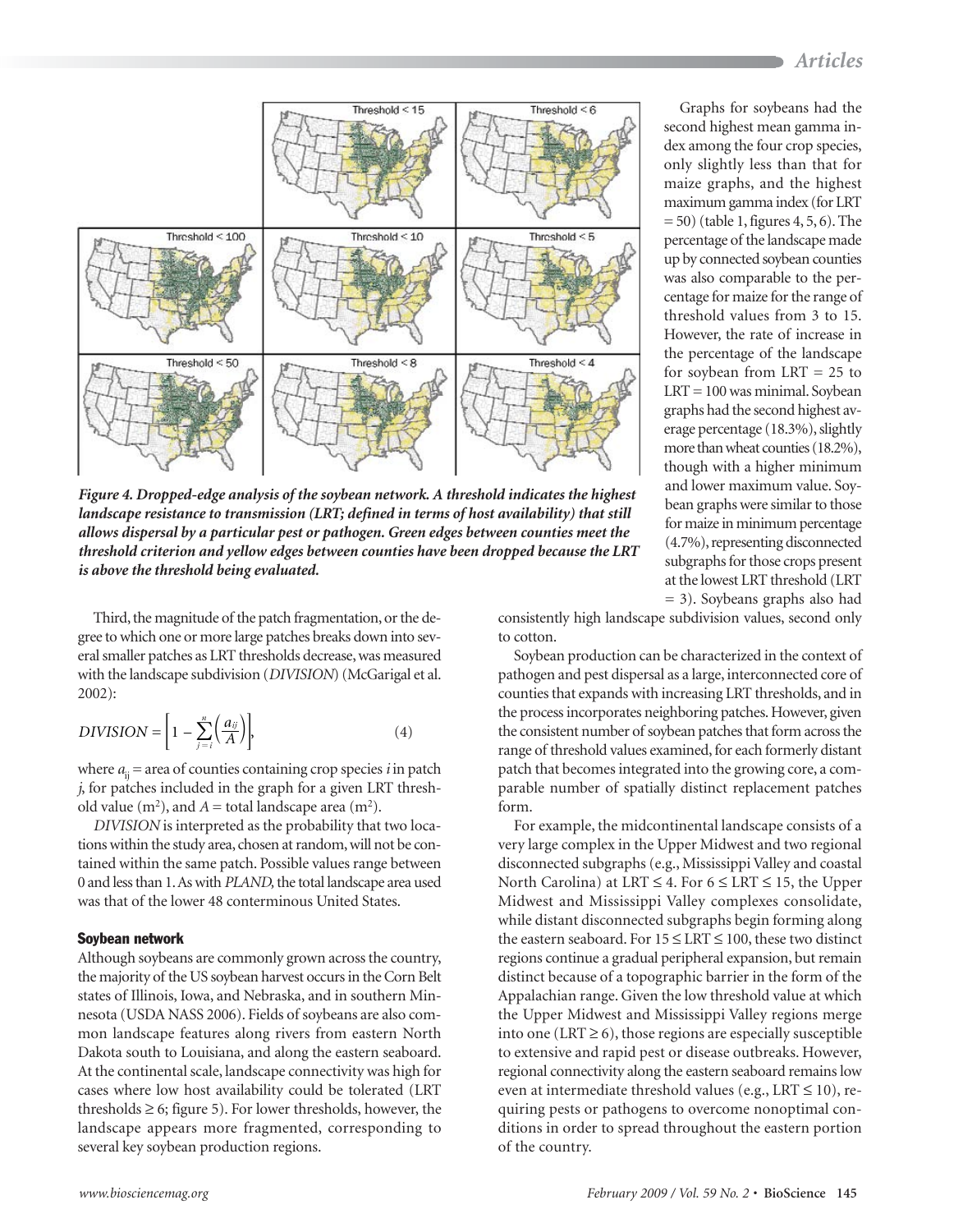#### Maize network

The US maize crop is similar to soybean in terms of its national distribution, although the National Agricultural Statistics Service provides data for more maize counties than it does for soybean counties. Gamma indexes for maize were among the highest of all crop species, indicating a consistently high degree of connectivity across LRT thresholds (table 1, figures 5, 6, and supplemental figure at *http://hdl.handle.*

*Table 1. Summary statistics for the gamma index, percentage of landscape covered by each crop, landscape subdivision, and the number of patches or disconnected subgraphs for four crop species.*

| <b>Statistic</b>                     |                          | <b>Maize</b>                    | Wheat                           | Soy                            | <b>Cotton</b>                |
|--------------------------------------|--------------------------|---------------------------------|---------------------------------|--------------------------------|------------------------------|
| Gamma index                          | Min                      | 0.737                           | 0.385                           | 0.586                          | 0.417                        |
|                                      | Max                      | 0.813                           | 0.718                           | 0.836                          | 0.665                        |
|                                      | Mean                     | 0.793                           | 0.595                           | 0.790                          | 0.551                        |
|                                      | SD                       | 0.027                           | 0.109                           | 0.081                          | 0.081                        |
| Percentage of landscape              | Min                      | 4.8                             | 1.3                             | 4.70                           | 0.8                          |
|                                      | Max                      | 45.7                            | 44.6                            | 33.6                           | 17.7                         |
|                                      | Mean                     | 20.7                            | 18.2                            | 18.3                           | 6.7                          |
|                                      | SD                       | 14.7                            | 15.8                            | 9.9                            | 6.3                          |
| Landscape subdivision                | Min                      | 0.791                           | 0.801                           | 0.887                          | 0.969                        |
|                                      | Max                      | 0.998                           | 1.00                            | 0.998                          | 1.00                         |
|                                      | Mean                     | 0.940                           | 0.947                           | 0.959                          | 0.992                        |
|                                      | SD                       | 0.077                           | 0.076                           | 0.039                          | 0.012                        |
| Number of patches                    | Min                      | 2                               | 5                               | 3                              | 4                            |
|                                      | Max                      | 15                              | 17                              | $\overline{7}$                 | 10                           |
|                                      | Mean                     | 8                               | 11                              | 5                              | 7                            |
|                                      | SD                       | 4.702                           | 3.640                           | 1.269                          | 2.279                        |
| Patch size<br>(millions of hectares) | Min<br>Max<br>Mean<br>SD | 37.6<br>356.1<br>161.2<br>107.3 | 10.0<br>347.7<br>141.9<br>115.8 | 36.3<br>261.4<br>142.4<br>70.8 | 6.2<br>137.5<br>52.2<br>46.0 |

Max, maximum; min, minimum; SD, standard deviation.

*Note:* The gamma index is a measure of connectivity; the landscape subdivision is a measure of fragmentation. Bold font indicates the highest value among the four crops for the minimum, maximum, mean, and standard deviation.



*Figure 5. Connectivity of four US crop species measured by the landscape resistance to transmission, across a range of thresholds for host availability requirements by a pathogen or pest.*

*net/2097/1049*). Only at the lowest LRT threshold (LRT = 3) did the gamma index differ substantially from the mean of 0.793. Connected maize counties also had the highest minimum, maximum, and mean percentage of the landscape compared with other crop species across the range of threshold values examined. Conversely, landscape subdivision for maize was the lowest of the four crop species studied. The number of disconnected maize subgraphs that formed at

> each LRT threshold increased from 2 to 25 patches until LRT = 25, at which point the number dropped sharply to 7 and then to 6 at  $LRT = 50$  and  $LRT = 100$ , respectively.

> These numbers are indicative of the spatial dominance of maize production in the United States, which consists of a large and highly connected core area of counties that expands slowly as higher LRT thresholds are considered. At the same time, significant numbers of new and distant disconnected subgraphs form until the highest LRTs (LRT  $\geq$  50) are reached and patch consolidation begins. As with soybeans, the large, well-connected maize landscape in the Midwest persists across a wide range of LRT thresholds, meaning that the potential for pest outbreaks or disease spread is enhanced for species that can tolerate or overcome even modest LRTs. As before, there is a spatially distinct eastern seaboard region that initially appears at  $LRT = 6$ , but does not consolidate to form a single region until LRT ≥ 25, reflecting lower connectivity for maize compared with connectivity in the Midwest.

#### Wheat network

Unlike soybean and maize, wheat production is concentrated within three distinct geographic regions: the central Great Plains, the northern Great Plains, and the Columbia Plateau region of Washington, Oregon, and Idaho. Wheat graphs had the second lowest gamma index, but the highest standard deviation (table 1, figures 5, 6, and supplemental figure at *http://hdl. handle.net/2097/1049*). The percentage of the landscape made up of wheat counties was low—second lowest to cotton—across a wide range of LRT thresholds. However, for LRT  $\geq$  15, the percentage of the United States with connected wheat production increased dramatically. Landscape sub division for wheat was very similar to that of maize across all LRT values, reflecting the relatively large number of disconnected subgraphs formed by each of these crops at  $LRT \leq 25$ . Wheat also had the highest number of disconnected subgraphs (minimum,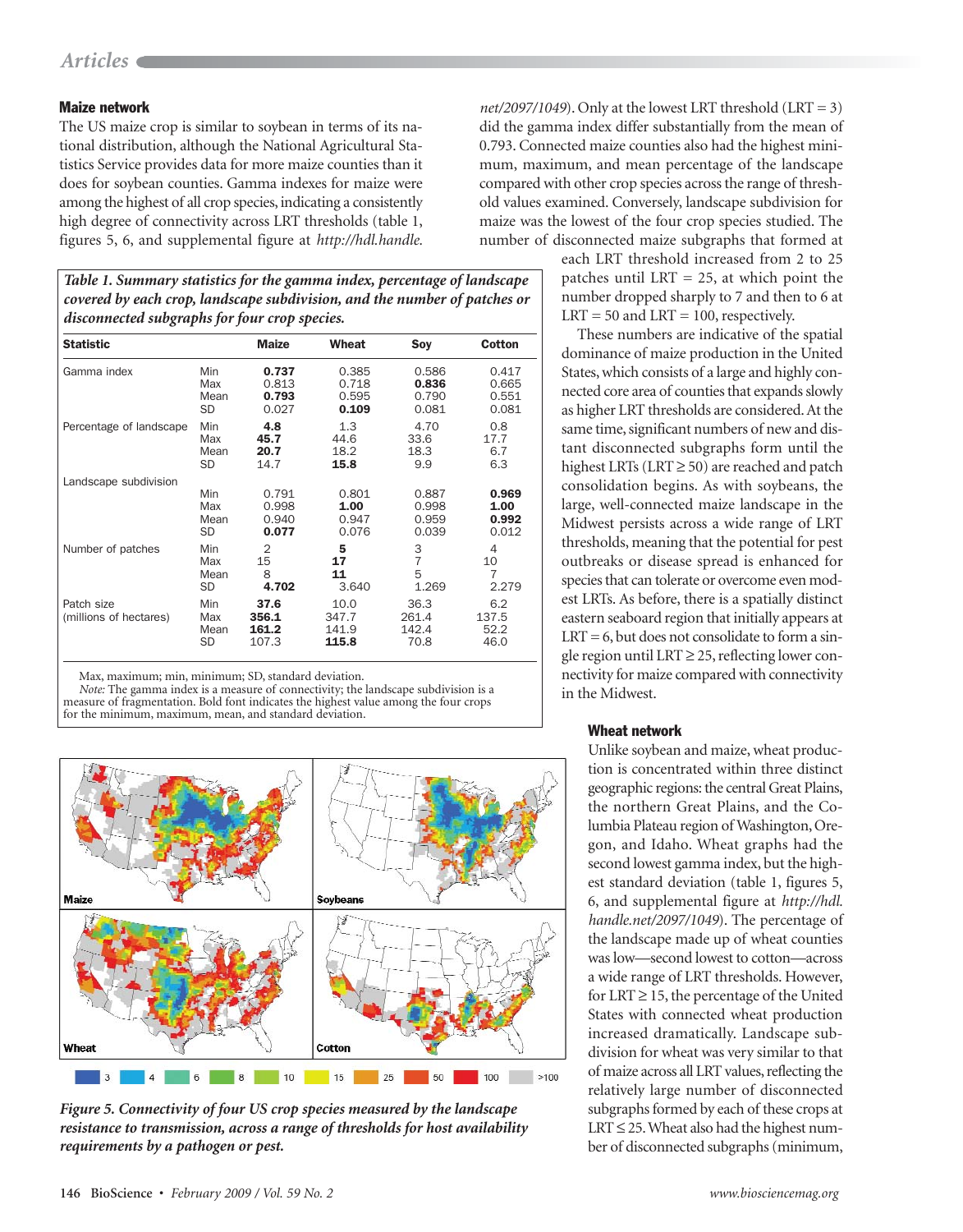

*Figure 6. Graphs for each crop studied, with summary statistics for the gamma index (a measure of connectivity), percentage of landscape covered by each crop, landscape subdivision (a measure of fragmentation), and number of patches.*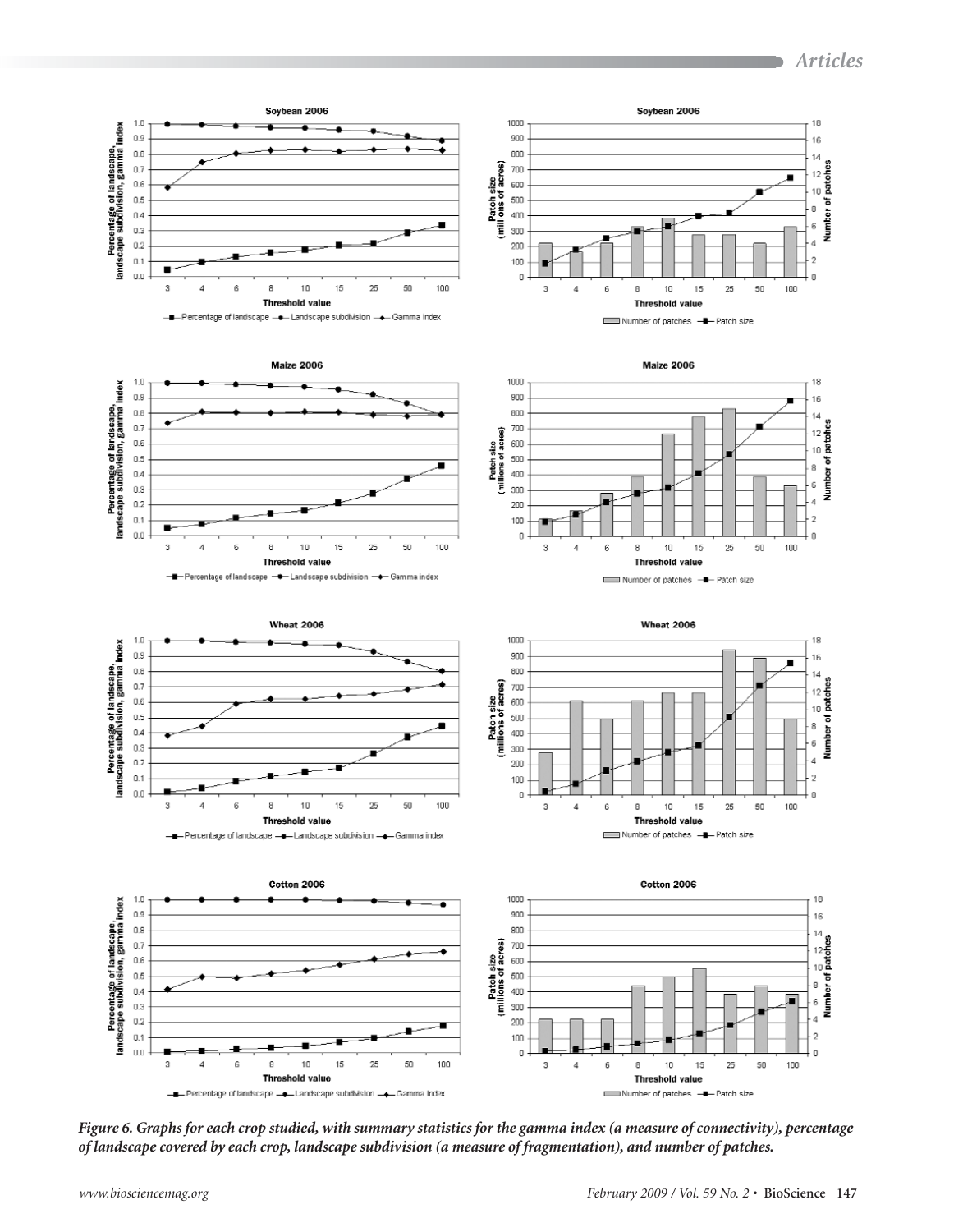maximum, and mean) of the four crops described here. The number of disconnected subgraphs increased substantially at  $LRT = 4$  and again at  $LRT = 25$ , after which subgraph consolidation began.

The three core wheat production regions form at low LRT thresholds (LRT  $\leq$  4) and continue expanding as higher thresholds are assessed. Smaller and more-isolated dis connected subgraphs first begin to appear in northeastern Ohio and southeastern Missouri (LRT = 6), Maryland and Delaware (LRT = 8), Michigan (LRT = 10), the Carolinas (LRT  $= 15$ ), and California (LRT  $= 25$ ). However, it is only for  $LRT \geq 25$  that these isolated areas begin to merge into larger connected units. Because of the persistence of this regionalized production pattern, many pathogenic or pest species introduced into one such patch would most likely be contained within that region for at least some period of time, and unable to overcome significantly higher LRTs to successfully spread between regions.

# Cotton network

Despite recent increases in planted acreage, cotton remains a specialized regional crop, with centers of production in the southeastern United States, lower Mississippi River Valley, Texas high plains and Gulf Coast, south central Arizona, and the Central Valley of California. Gamma indexes indicated that cotton graphs were the least connected (table 1, figures 5, 6, and supplemental figure at *http://hdl.handle.net/2097/1049*). Though the minimum gamma index for cotton was larger than that for wheat, cotton had the lowest mean and lowest maximum value. Cotton connectivity began to drop substantially at LRT = 8. The percentage of landscape in cotton counties was the lowest of the four crops studied. In addition, cotton landscape subdivision was the highest and least variable across all LRT thresholds, indicating the isolated nature of cotton production within a few spatially distinct US sub regions (figure 5). The area initially occupied by four very small centers of production increased gradually as higher threshold values were evaluated until LRT =  $8$ , when the total number of disconnected subgraphs doubled (4 to 8), with most new disconnected subgraphs forming in the southern and southeastern United States. Beginning at LRT ≥ 25, these remote disconnected subgraphs were consolidated into approximately seven subgraphs.

# Putting analyses of connectivity in context

Although much of the United States is devoted to the agricultural production of just a few economically important crops (especially in the midwestern United States), our analysis has demonstrated the scales across which connectivity is maintained, and most importantly, where regional connectivity becomes disrupted. The rapid spread of a plant pathogen or crop pest through such a highly connected landscape could be economically devastating, especially given the difficulty inherent in mounting a rapid response and attempting to manage or quarantine outbreaks at broad regional or national scales. For widespread crop species such as maize and

soybean, the agricultural landscape is expected to maintain high connectivity across much of the United States for all but the pathogens or pests that are most host-dependent or for the least conducive weather conditions. In contrast, the overall landscape connectivity for wheat and cotton, as assayed by the gamma index, was 11% to 21% and 18% to 34%, respectively, less than that for maize. Production of both of these species was in discrete regions, as illustrated in the threshold analysis. Selecting areas for quarantine and disease management would be more easily accomplished for wheat and cotton than for maize or soybeans because of these spatial patterns.

The graph-theoretic approach developed here can be used to characterize areas of the country that form discrete regions, even for those crops in which connectivity is widespread. With and Crist (1995) demonstrated how a critical level of connectivity influences the dispersal of a species; if that critical threshold can be determined from farm field-scale studies, it can be applied using this connectivity method to seek out the discrete regions into which the agricultural landscape resolves. To accomplish this, new modeling theory and methodologies are needed to translate the farm field-scale transmission estimates into a critical threshold for largerscale processes and to appropriately modify the form of the LRT in equation 1 to fit particular systems (Urban 2005, May 2006, Jeger et al. 2007, Plantegenest et al. 2007). Once identified, natural breaking points for dispersal among host populations can be monitored and potentially taken advantage of to disrupt connectivity before or during an outbreak, as with the efforts being made to isolate North American ash species infested with emerald ash borer (BenDor et al. 2006). These discrete areas may also serve as useful management units for disease quarantine, in which many of the finer-scale strategies discussed below may be employed.

When applying the connectivity analysis to a particular pest or pathogen species, it is necessary to consider the full range of factors that influence successful reproduction, dispersal, and establishment, as well as how these will determine what LRT threshold is most relevant. In plant disease epidemiology, the "disease triangle" is often used to indicate that disease can occur when a susceptible host, conducive environment, and competent pathogen (and vector, as needed) are all present (Agrios 2004). These same three factors are important for the successful spread of pathogens or pests. Our analysis of connectivity has emphasized host availability, treating the host species as homogeneous. In fact, crop species planted in the United States often have little intraspecific variation, which has resulted in problems such as the epidemics of southern corn leaf blight that were particularly widespread because the same form of male sterility was common throughout the US maize plantings (Ullstrup 1972). The environment is not likely to be equally conducive across all relevant spatial and temporal scales, however, so specific connectivity analyses will benefit from adjustment for weather variation (Truscott and Gilligan 2003), as well as for changes in climate that may shift both functional and structural connectivity in the future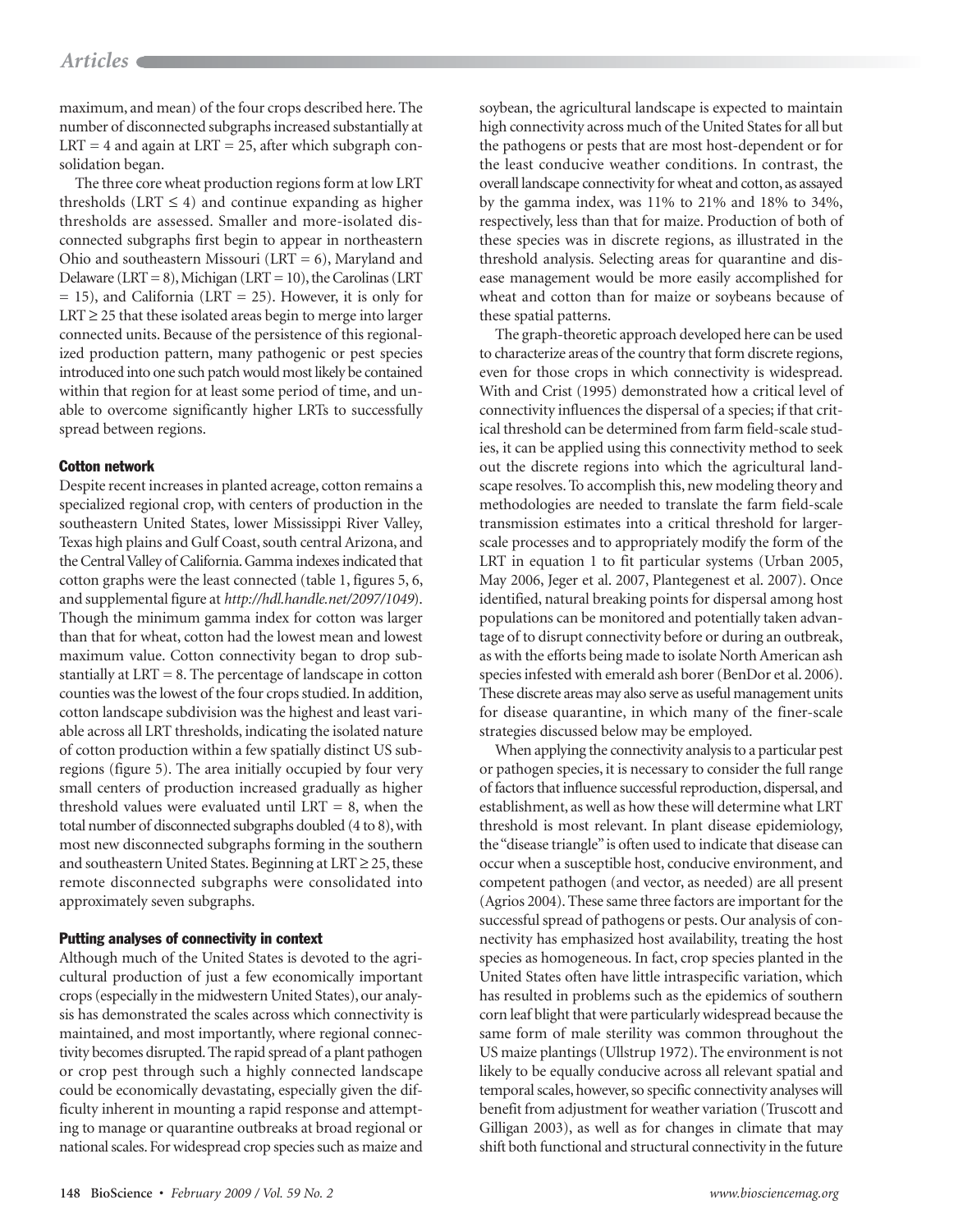(Garrett et al. 2006). The life-history characteristics of pathogens and pests will also determine how rapidly they may spread; the long-term connectivity for a slow-dispersing pathogen may be comparable to the short-term connectivity for a fast-dispersing pathogen. For our connectivity analysis, one of the most important characteristics is the relative ability of a pest or pathogen to reproduce, disperse, and establish under conditions of lower host availability, helping to determine what LRT threshold is relevant. As an extreme example of the ability to disperse across areas of low host availability, pathogens or pests capable of long-distance aerial dispersal may move across even those counties devoid of hosts (Brown and Hovmøller 2002, Aylor 2003, Shaw et al. 2006), though host availability along the route of movement will still tend to increase the probability of successful stages of reproduction, dispersal, and establishment. Human transportation networks also may inadvertently move pathogens or pests through regions without hosts. Analyses of connectivity can be adapted to incorporate the potential for long-distance aerial dispersal and for human transportation. Reproduction and establishment at low crop host densities may also occur because a pest or pathogen can use other plant species in addition to the crop species evaluated here. For example, other legume species such as kudzu (*Pueraria lobata*) have the potential to play important roles in soybean rust epidemics (Bonde et al. 2008). In such cases, connectivity analyses can be improved by including the mapped density of the other host species.

Disruption of connectivity within subgraph areas can be achieved through various measures, and that strategy is already in use in many cropping systems at a finer spatial scale (Skelsey et al. 2005). Mixing susceptible and resistant crop genotypes within a field is a fairly common disease management tool internationally (Garrett and Mundt 1999, Mundt 2002) that has proven extremely successful in some cases (Zhu et al. 2000). Higher plant diversity also tends to reduce insect herbivory (Andow 1991). Over fine spatial scales, such as within experimental plots or within fields, mechanisms for reduced disease in plant mixtures include dilution of inoculum, barriers to dispersal provided by nonhosts, changes in microclimate, and the potential for disease resistance induced by exposure to microbes associated with other plant types (Mundt 2002, Cowger et al. 2005). The importance of these mechanisms and the magnitude of their effects can vary as a function of the lifehistory characteristics of particular host-pathogen systems (Garrett and Mundt 1999). Over broader spatial scales, the relative importance of these and other potential mechanisms is not well understood, though broader-scale ecosystem services for disease and pest regulation (Cheatham et al. forthcoming) are probably being provided by whatever degree of plant diversity is present. If pathogen or pest populations are subject to an Allee effect, or lower per-capita reproductive success in small populations, the effects of reduced host availability may be even greater than would otherwise be predicted, as for Karnal bunt of wheat and gypsy moths (Garrett and Bowden 2002, Liebhold and Bascompte 2003). Greater crop heterogeneity may also have benefits beyond lower immediate losses to disease, such as a lowered risk of the breakdown of disease resistance (Mundt et al. 2002). The potential effects of a proposed cultivar mixture can be evaluated before implementation through the use of graphs like those used in this study and other connectivity analyses (Skelsey et al. 2005).

By characterizing the scales at which regional connectivity becomes disrupted, our analysis may serve in the formulation of better strategies for dealing with invasive pathogens and pests, and potentially for developing strategies for changing cropping patterns. Although policies to direct which crop species are to be grown in particular areas are likely to be highly controversial, at the least, policies that promote greater crop homogeneity should be avoided. One strategy to better protect the national production of maize, soybean, and other widely planted crop species from pathogens and pests would be to encourage planting patterns that disrupt connectivity at critical spatial scales, as suggested by the regional production areas of wheat and cotton crops. When farm policies that change crop diversity are evaluated, their effects on host densities and the resulting connectivity of crop species should be taken into account. Policies that encourage widespread monocultures, such as subsidy programs for a small number of crops (e.g., Biermacher et al. 2006), may result in higher connectivity and therefore greater risk to the security of the overall crop. At whichever scale action is ultimately taken, measures to reduce connectivity in at-risk crops should be in place before pests or pathogens arrive on the landscape, which will reduce the severity of an incident and the cost of the response. Since the critical scale of connectivity for future invasive pest or pathogen species is not known, evaluations might focus on regions where disconnections can be produced across a wide range of LRT thresholds

When a new pest or pathogen species is introduced, connectivity analysis can contribute a unique perspective for decisionmaking, such as the decision tree we provide here (figure 7). Many of the first stages of risk assessment may be based on characteristics of the abiotic environment, pathogen or pest environmental requirements, and "age" of the introduction. After these risk components are evaluated using programs such as NAPPFAST (Magarey et al. 2007) or CLIMEX (Sutherst et al. 1999), connectivity analysis can contribute additional information about adjacent susceptible areas and the extent to which the national crop might be threatened. Such decision trees are generalizations that exclude details useful for the evaluation of a specific pathogen or pest, such as the potential use of multiple host species by the introduced pest or pathogen and the availability of crop species at different times of the year. However, the general concepts can be applied in most introduction scenarios, with additional information included as available for specific cases.

This analysis of the connectivity of the American agricultural landscape represents a broadscale assessment of the potential for pest or disease spread, as a first step in a national risk assessment and rapid response framework that incorporates crop plant connectivity. Information about connec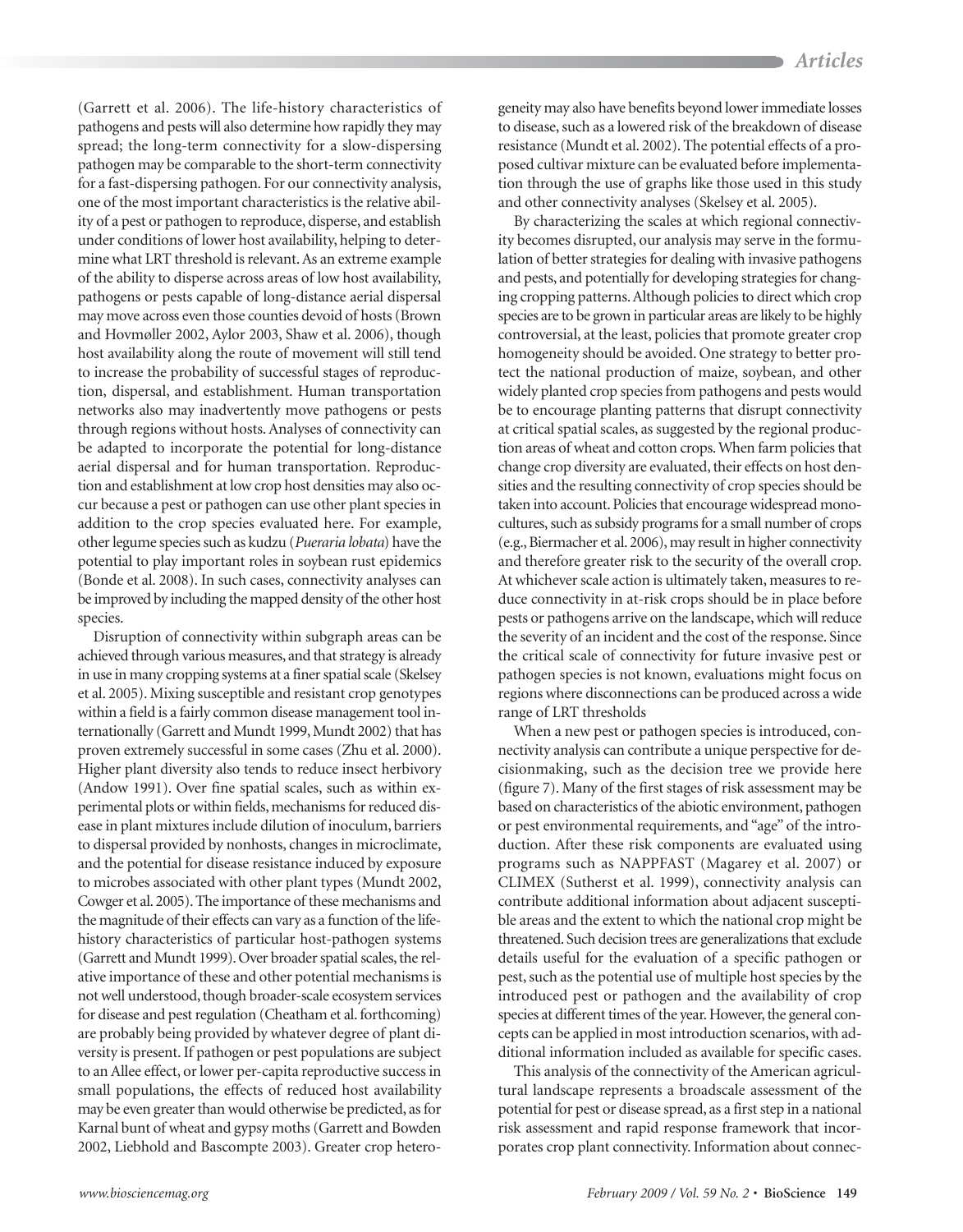tivity is also important input for evaluations of pest or disease risk at any given location, since more highly connected locations will tend to experience higher risk. Changes in agricultural connectivity over time in response to economic shifts, changes in farm policy, and climate change will need to be monitored to evaluate new risks. Agricultural connectivity analysis provides important input for the initial development and implementation of policies related to the management of pests and diseases of these four economically important crops, and the approach can readily be extended to other crop species or wild plant species for which maps of abundance are available (Holdenrieder et al. 2004). The development of risk assessments that integrate host, pathogen, and environmental factors at national scales is a grand challenge for the future.



*Figure 7. Decision tree for a response to an introduced pathogen or pest.*

#### Acknowledgments

We thank Dean Urban for his assistance in the application of

graph techniques in a GIS environment, and Tom Kalaris, Mizuho Nita, Craig Webb, and two anonymous reviewers for very helpful comments on an earlier version of this work. This research was made possible through the funding of a GIS Science Fellow at Kansas State University by the USDA APHIS. Support was also provided by the National Science Foundation under grants EF-0525712 (as part of the joint National Science Foundation/National Institutes of Health Ecology of Infectious Disease program) and DEB-0516046, and by the Food Safety and Security and GIScience Infrastructure Enhancement (Phase II) Programs of Targeted Excellence at Kansas State University. This is Kansas State Experiment Station contribution no. 08-130-J.

# References cited

Agrios GN. 2004. Plant Pathology. 5th ed. San Diego: Academic Press.

- Andow DA. 1991. Vegetational diversity and arthropod population response. Annual Review of Entomology 36: 561–586.
- Aylor DE. 2003. Spread of plant disease on a continental scale: Role of aerial dispersal of pathogens. Ecology 84: 1989–1997.
- BenDor TK, Metcalf SS, Fontenot LE, Sangunett B, Hannon B. 2006. Modeling the spread of emerald ash borer. Ecological Modelling 197: 221–236.
- Biermacher JT, Epplin FM, Keim KR. 2006. Cropping systems for the southern Great Plains of the United States as influenced by federal policy. Renewable Agriculture and Food Systems 21: 77–83.
- Bonde MR, Nester SE, Berner DK, Frederick RD, Moore WF, Little S. 2008. Comparative susceptibilities of legume species to infection by *Phakopsora pachyrhizi.* Plant Disease 92: 30–36.
- Brown, JKM, Hovmøller MS. 2002. Aerial dispersal of pathogens on the global and continental scales and its impact on plant disease. Science 297: 537–541.
- Bunn AG, Urban DL, Keitt TH. 2000. Landscape connectivity: A conservation application of graph theory. Journal of Environmental Management 59: 265–278.
- Calabrese JM, Fagan WF. 2004. A comparison-shopper's guide to connectivity metrics. Frontiers in Ecology and the Environment 2: 529–536.
- Chardon JP, Adriaensen F, Matthysen E. 2003. Incorporating landscape elements into a connectivity measure: A case study for the speckled wood butterfly (*Pararge aegeria* L.). Landscape Ecology 18: 561–573.
- Cheatham MR, Rouse MN, Esker PD, Ignacio S, Pradel W, Raymundo R, Sparks AH, Forbes GA, Gordon TR, Garrett KA. Beyond yield: Plant disease in the context of ecosystem services. Phytopathology. Forthcoming.
- Cowger C, Wallace LD, Mundt CC. 2005. Velocity of spread of wheat stripe rust epidemics. Phytopathology 95: 972–982.
- Forman RTT, Godron M. 1986. Landscape Ecology. New York: Wiley.
- Garrett KA, Bowden RL. 2002. An Allee effect reduces the invasive potential of *Tilletia indica.* Phytopathology 92: 1152–1159.
- Garrett KA, Mundt CC. 1999. Epidemiology in mixed host populations. Phytopathology 89: 984–990.
- Garrett KA, Dendy SP, Frank EE, Rouse MN, Travers SE. 2006. Climate change effects on plant disease: Genomes to ecosystems. Annual Review of Phytopathology 44: 489–509.
- Harrington LMB. 2003. Bioweaponry and agroterrorism. Pages 187–197 in Cutter SL, Richardson DB, Wilbanks TJ, eds. The Geographical Dimensions of Terrorism. New York: Routledge.
- Holdenrieder O, Pautasso M, Weisberg PJ, Lonsdale D. 2004. Tree diseases and landscape processes: The challenge of landscape pathology. Trends in Ecology and Evolution 19: 446–452.
- Huber L, Gillespie TJ. 1992. Modeling leaf wetness in relation to plant disease epidemiology. Annual Review of Phytopathology 30: 553–577.